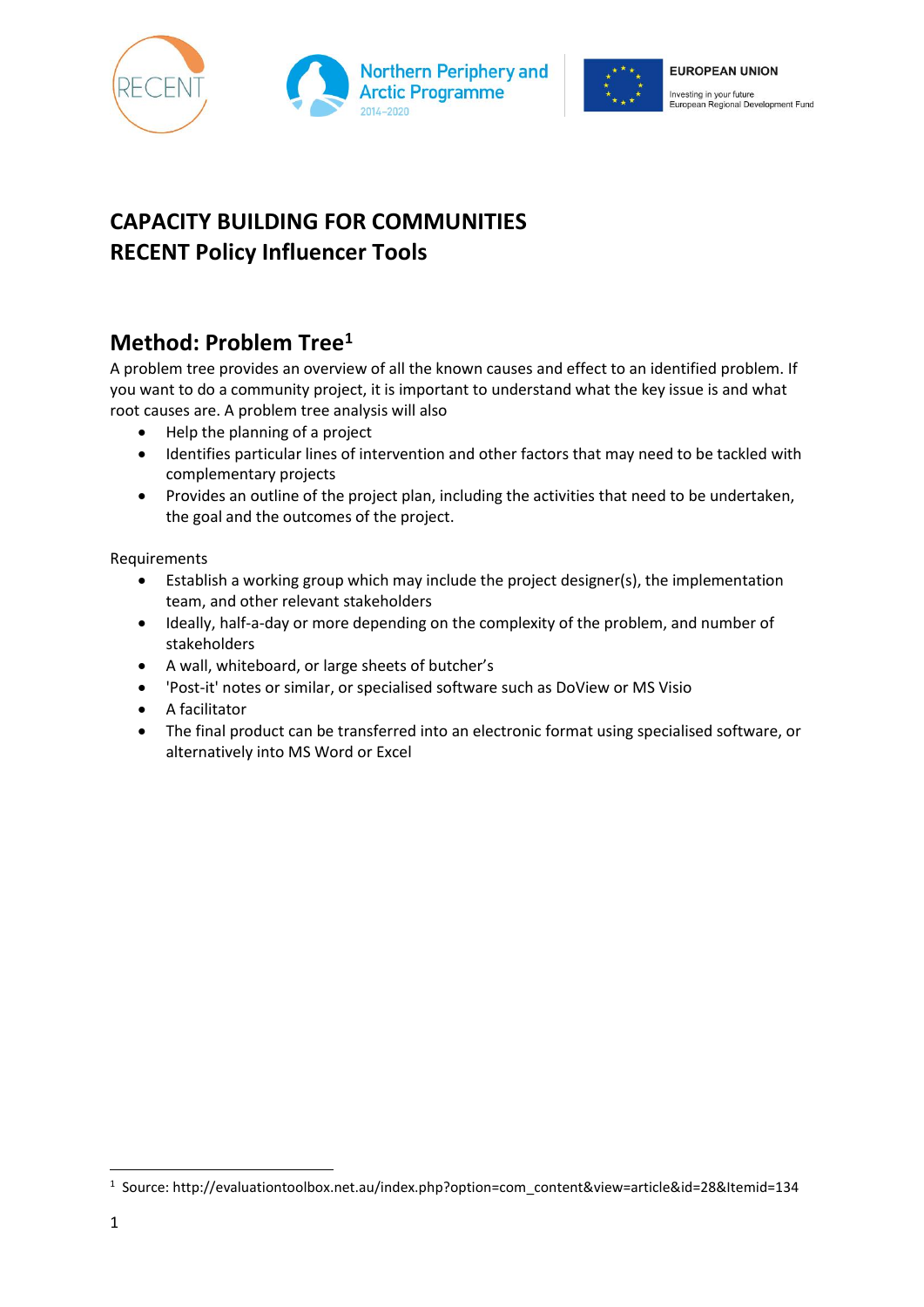





#### **EUROPEAN UNION**

Investing in your future<br>European Regional Development Fund

### How it looks like:



#### Example:

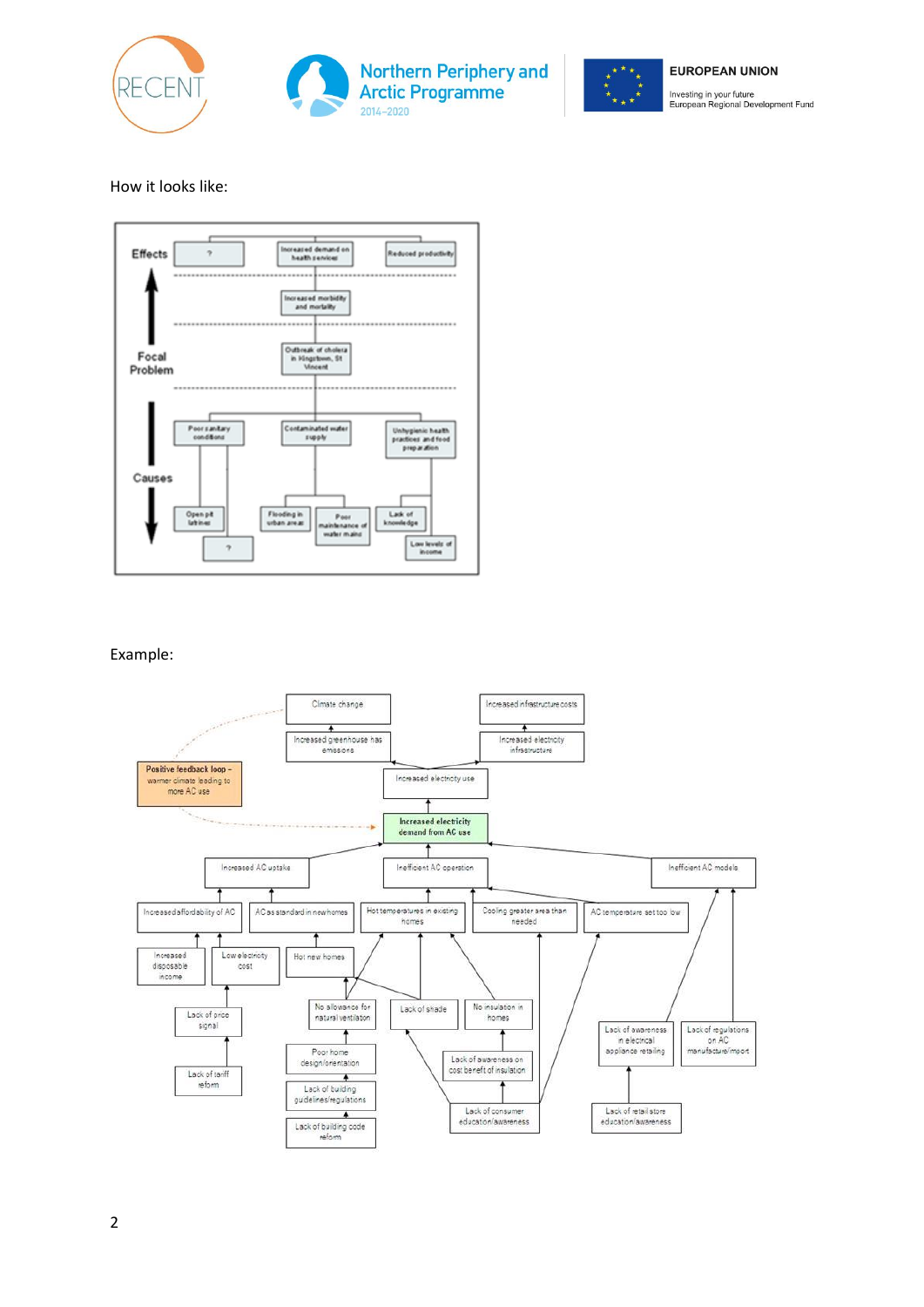



## **Method: Stakeholder Analysis for Policy Influencer Programme**

### **Background: Power Analysis & Key Stakeholder Analysis<sup>2</sup>**

### **What is Power Analysis about?**

Power analysis tools are used to identify the key decision-makers and others who have power over a specific issue as well as people and organizations who can influence those people. In the context of the RECENT project, we seek answers to:

- Who has the power to increase or decrease possibilities of communities in the NPA area for more renewable, resilient and energy efficient infrastructure in water assets?
- Who can influence these decision-makers?
- Who will support and who will oppose RECENT?

### **What does a Power Analysis Tool do?**

Power Analysis allow to build a shared understanding of how power works around RECENT advocacy issues. Power Analysis should be as specific as possible. Being vague is likely to result in ill-targeted advocacy efforts and the loss of opportunities. Influential people and organisations concerned with the desired policy change need to be identified at all levels (e.g. community, district, state, national. This understanding of who has power and influence is critical to the success of any advocacy work. Simple Power Analysis tools can help your organisation make the right decisions on a range of strategic issues, such as:

- Identifying the key decision-makers on our issues both those who have "official" decisionmaking powers, and those that have "actual" powers.
- Prioritizing the people and groups who could be our allies.
- Assessing which uncommitted stakeholders and adversaries are worth lobbying and influencing.
- Choosing the appropriate advocacy methods and approaches to achieve change.

However, Power Analysis should not be complicated nor time-consuming. It can be straightforward, using very accessible, tried and tested tools adjustable to all sorts of groups and conditions.

 $\overline{a}$ 

<sup>2</sup> Partly referring to Power Analysis Briefing, Review of tools and methods, Drafted by: Jacques-Edouard Tiberghien, BPD Water and Sanitation, November 2012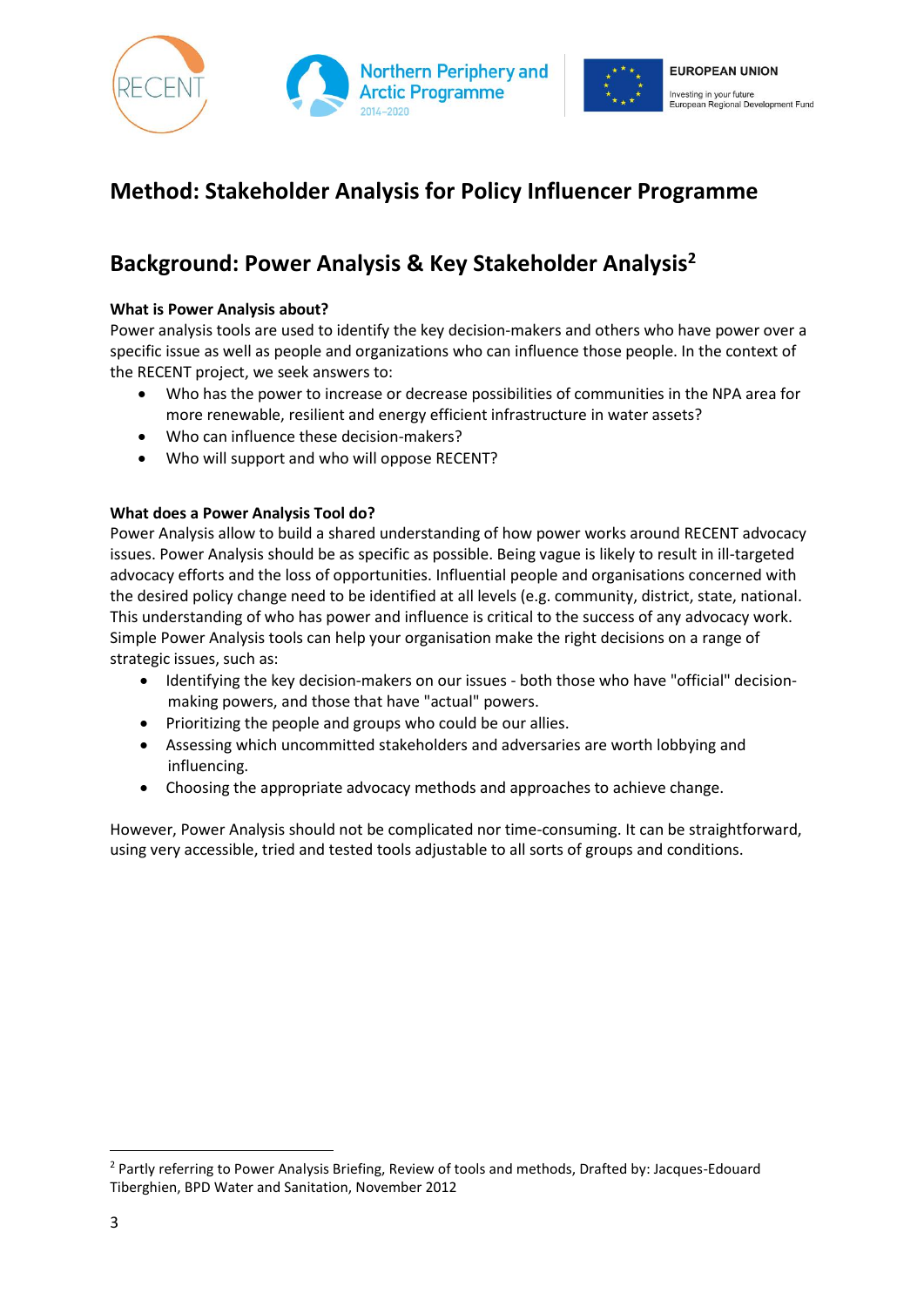



## **How to do a Power Analysis & Key Stakeholder Analysis**

### **Step 1:**

Listing stakeholders: in the first stage of the process, all organisations, groups and individuals concerned directly or indirectly by the policy change sought need to be identified. Tools generally consist of lists of generic stakeholders, which allows participants to define which stakeholders are most relevant in their own situation. Once the list is completed, use mapping to identify specific targets for advocacy.

### **Step 2: Mapping stakeholders:**

This second stage focuses on the relationships between the RECENT communities and the organizations and individuals likely to influence them. Influence by opponents and supporters are marked with  $a + or a -$ .

### **Step 3. Categorizing stakeholders:**

The last stage of the process is to work out which stakeholders RECENT project need to focus on and in which way.

### **Templates**

### **List of stakeholders**

| <b>Type of stakeholder</b>  | <b>Local &amp;regional level</b> | <b>National Level</b> | <b>International level</b> |
|-----------------------------|----------------------------------|-----------------------|----------------------------|
| <b>Government Decision-</b> |                                  |                       |                            |
| makers and Actors           |                                  |                       |                            |
| <b>Financing Bodies</b>     |                                  |                       |                            |
| <b>Interest Groups</b>      |                                  |                       |                            |
| <b>Customers</b>            |                                  |                       |                            |
| <b>Technical experts</b>    |                                  |                       |                            |
| <b>Media</b>                |                                  |                       |                            |

#### **Mapping stakeholders by Chapati diagrams**

See an example here! For RECENT: Place the communities in the centre and relate other stakeholders and policy issues to the community. The bigger the circle of a stakeholder the bigger the influence. The closer the circle the closer the relation or the impact on the community. Mark opponents to RECENT with a "-"and supporters with a "+"on the arrow. When doing this exercise, use movable objects for an initial and transfer your results in a Graph or just include a picture of your exercise results in paper (but write readable!).

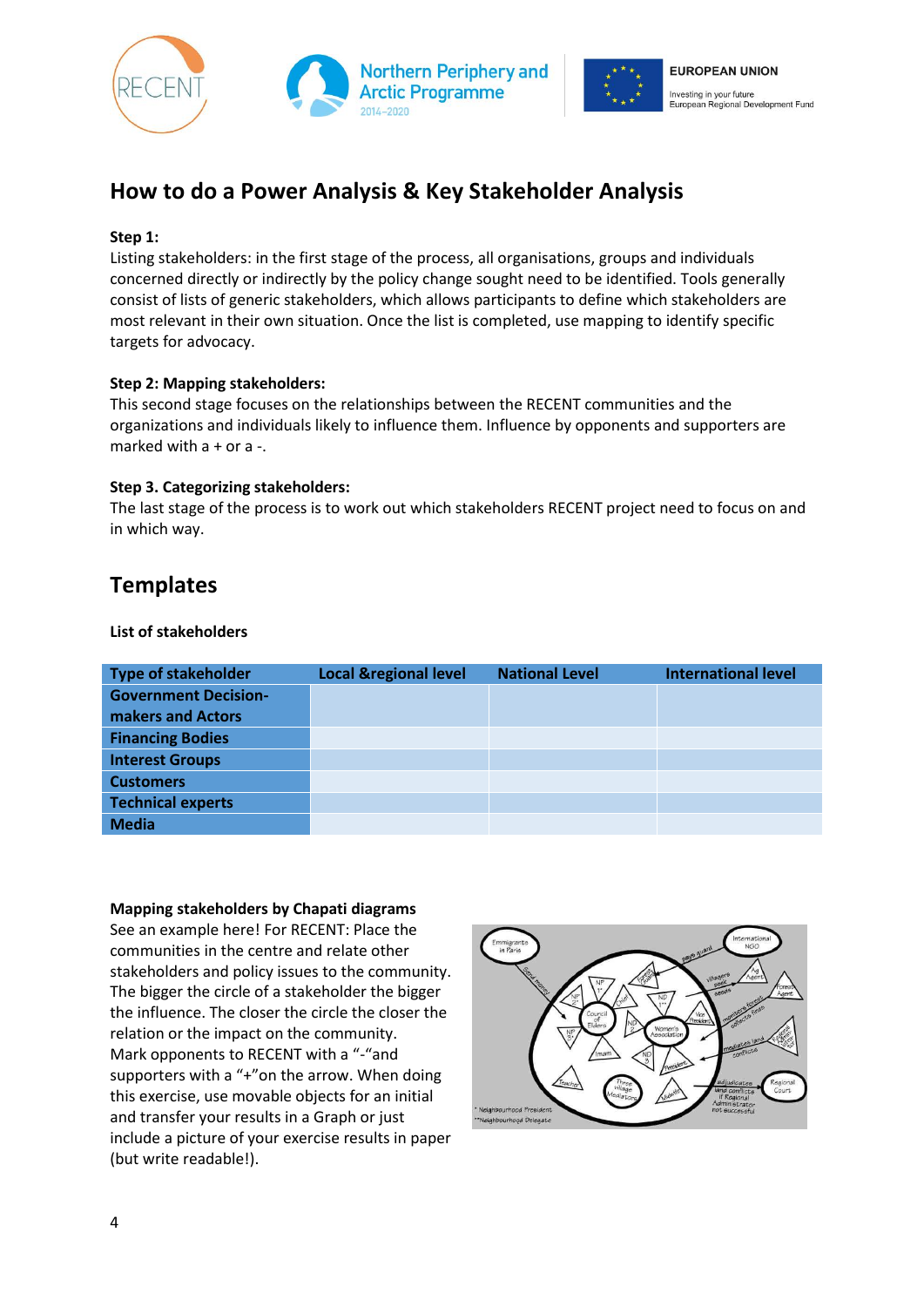





### **Step 3. Categorizing stakeholders:**

See an example here and fill in table based on step 1 and 2 accordingly.

|                | B                  |       |      |                |                   |
|----------------|--------------------|-------|------|----------------|-------------------|
| Α              |                    |       |      |                |                   |
| Minimal effort | Keep informed      |       |      |                |                   |
|                |                    |       |      |                | Level of interest |
|                |                    |       |      | Low            | High              |
|                |                    |       |      |                |                   |
|                |                    |       | Low  |                |                   |
|                |                    |       |      | $\overline{A}$ | $\, {\bf B}$      |
|                |                    |       |      | Minimal effort | Keep informed     |
|                |                    | Power |      |                |                   |
| $\mathsf C$    | D                  |       |      | $\mathbf{C}$   | D                 |
| Keep satisfied | <b>Key Players</b> |       |      | Keep satisfied | Key players       |
|                |                    |       | High |                |                   |
|                |                    |       |      |                |                   |
|                |                    |       |      |                |                   |
|                |                    |       |      |                |                   |
|                |                    |       |      |                |                   |
|                |                    |       |      |                |                   |
|                |                    |       |      |                |                   |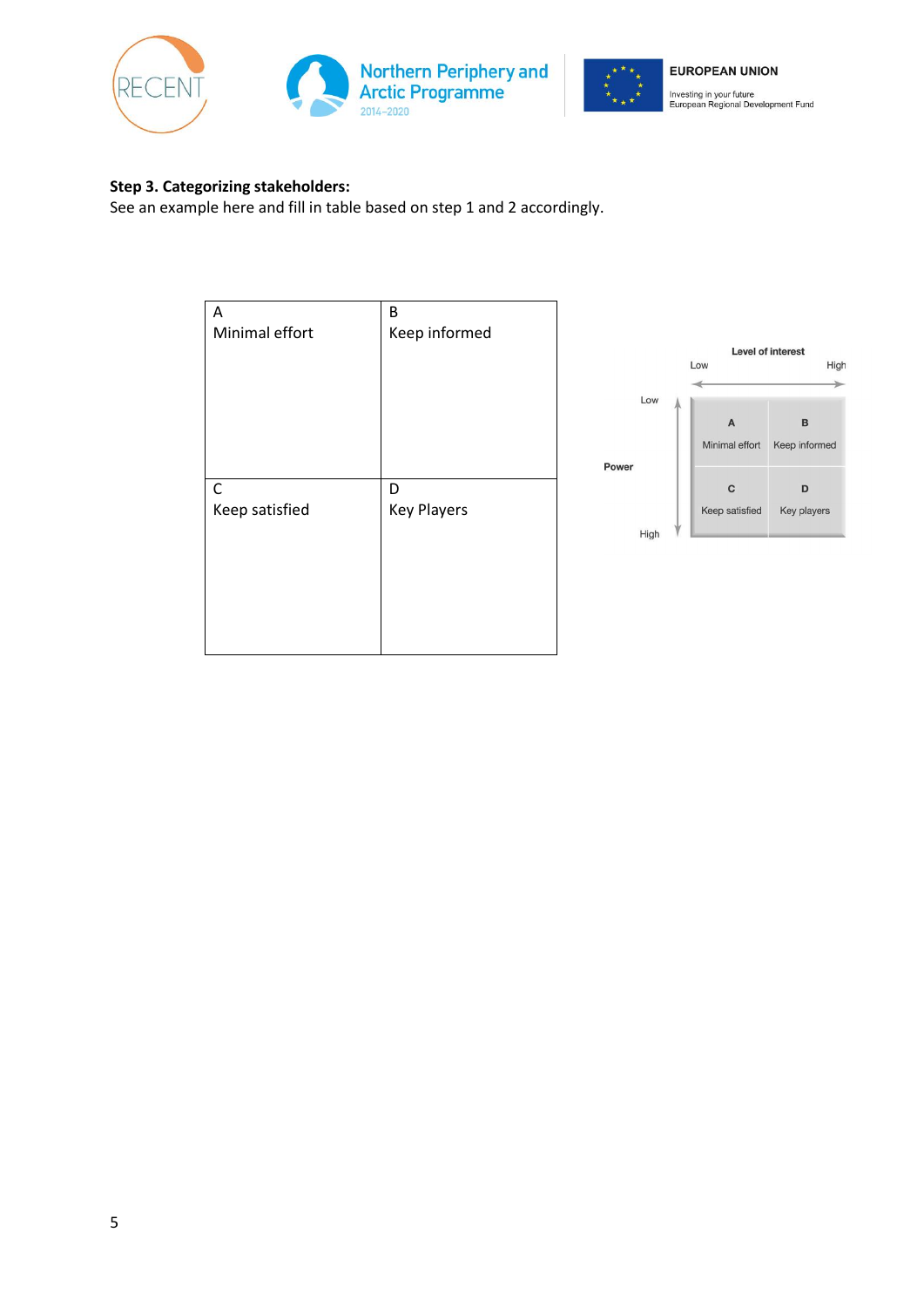



## **Template: Develop your own Policy Influencer Programme**

You can use this template to develop your own Policy Influenecer Programme

|                       |                                                                                                                             | Response |
|-----------------------|-----------------------------------------------------------------------------------------------------------------------------|----------|
|                       | Define the problem                                                                                                          |          |
|                       | (ask the why questions)                                                                                                     |          |
|                       |                                                                                                                             |          |
| Diagnose              |                                                                                                                             |          |
| the problem           | Identify stakeholders<br>(influence and interest)                                                                           |          |
|                       |                                                                                                                             |          |
|                       |                                                                                                                             |          |
|                       | Diagnose complexity and uncertainty                                                                                         |          |
|                       | (what causes complexity - capacity for change, goals and change                                                             |          |
|                       | pathways)                                                                                                                   |          |
|                       |                                                                                                                             |          |
|                       | Understand why it exists                                                                                                    |          |
|                       | (the political and institutional environment - where reform is likely                                                       |          |
|                       | to come from)                                                                                                               |          |
|                       | Pinpoint root causes                                                                                                        |          |
|                       | (where do the barriers exist)                                                                                               |          |
|                       |                                                                                                                             |          |
|                       |                                                                                                                             |          |
|                       | Identify your policy influencing objectives                                                                                 |          |
|                       | (clearly stating why your changes are important, who they affect,                                                           |          |
|                       | what needs to be done and where you stand in relation to others<br>trying to influence change)                              |          |
|                       |                                                                                                                             |          |
| Develop a<br>strategy |                                                                                                                             |          |
|                       | Identify realistic, stakeholder-focused outcomes                                                                            |          |
|                       | (e.g. interest of key stakeholders (what evidence will convince                                                             |          |
|                       | them), public opinion, capacity and engagement of other actors,                                                             |          |
|                       | improvements in policy making procedure/process, behaviour<br>change for effective implementation, networks and systems for |          |
|                       | supporting delivery or relationships between actors)                                                                        |          |
|                       | Develop theory of how to facilitate change                                                                                  |          |
|                       | (incremental or radical - entry points and opportunities)                                                                   |          |
|                       |                                                                                                                             |          |
|                       | Develop your communication strategy<br>(encourage a particular policy position - advising, advocacy,                        |          |
|                       | activism or lobbying, knowledge brokering - informing and                                                                   |          |
|                       | translating, linking and matchmaking. Messaging, channels,                                                                  |          |
|                       | resources and timescales)                                                                                                   |          |
|                       |                                                                                                                             |          |
|                       | Identify resources and capacity to implement your activities                                                                |          |
|                       | (management structures, collaboration and capacity building)                                                                |          |